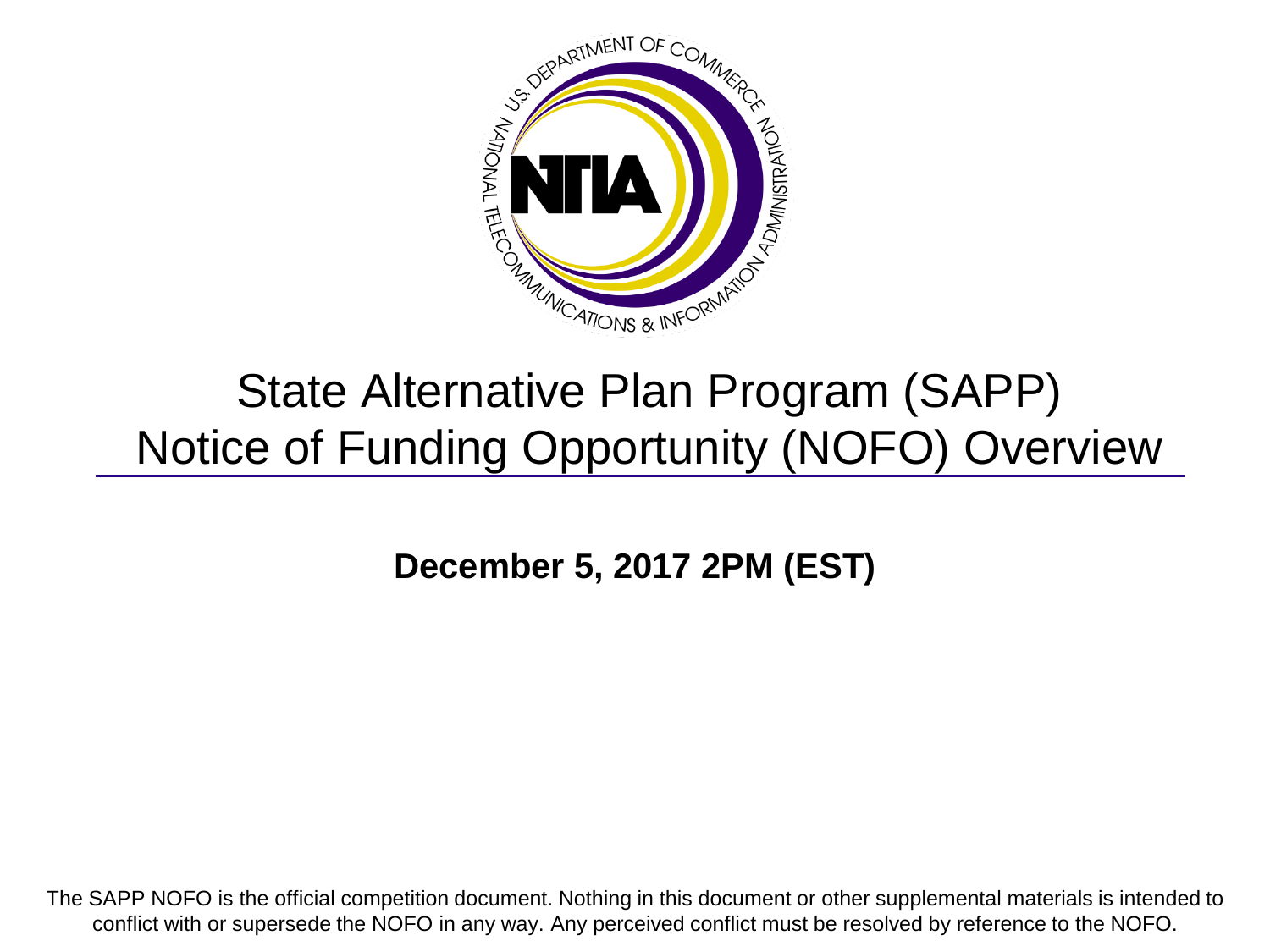## **SAPP NOFO Overview Agenda**

- Opt-out Process Timeline
- SAPP Program Overview
- Application Review Process
- Demonstration Presentation
- Questions & Answers (Q&A)
- Close

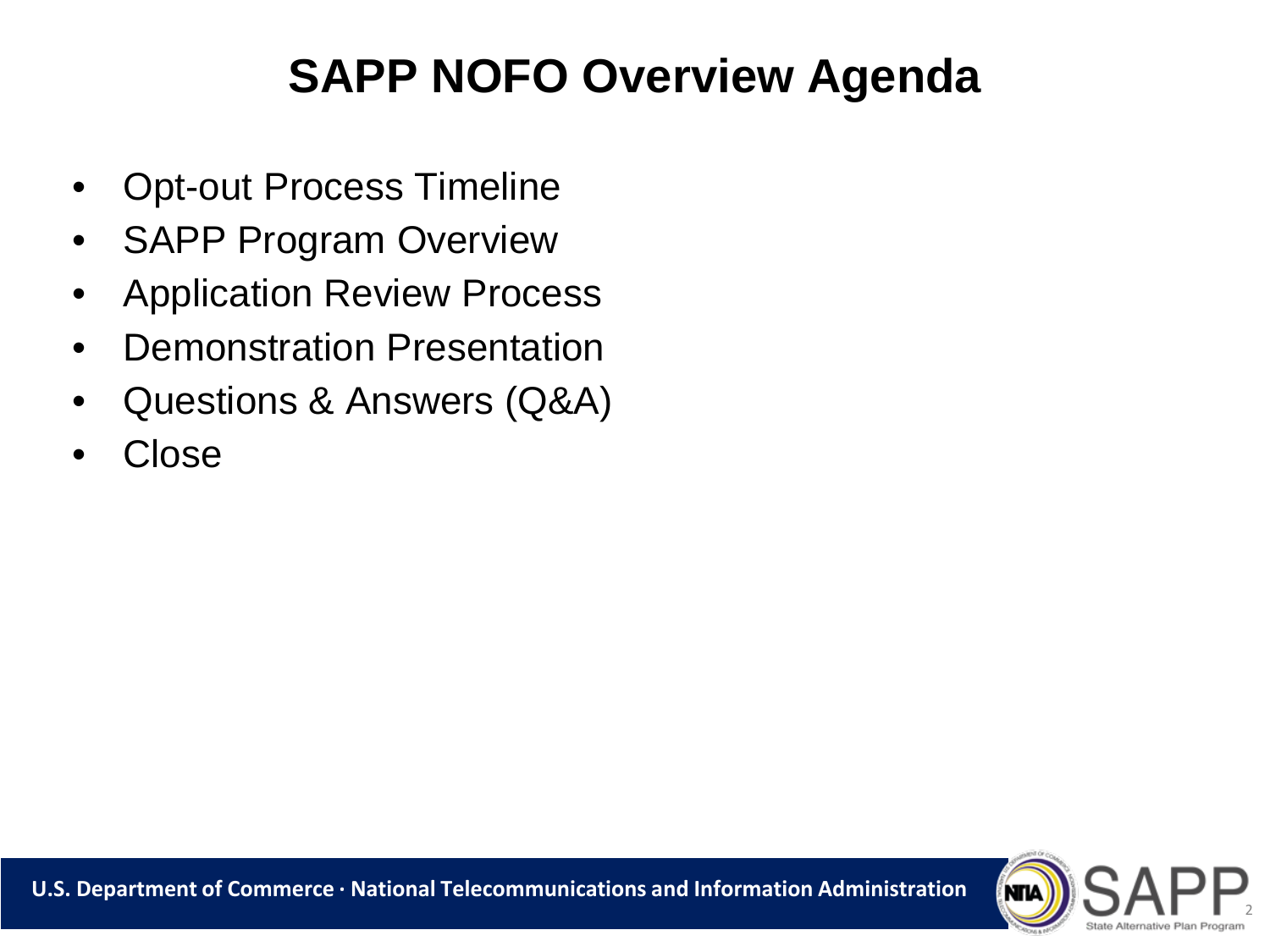## **SAPP NOFO Overview Logistics**

- Manually mute all phones
- Use the chat feature to ask questions during the presentation
- Hold all verbal questions until prompted by the presenter







3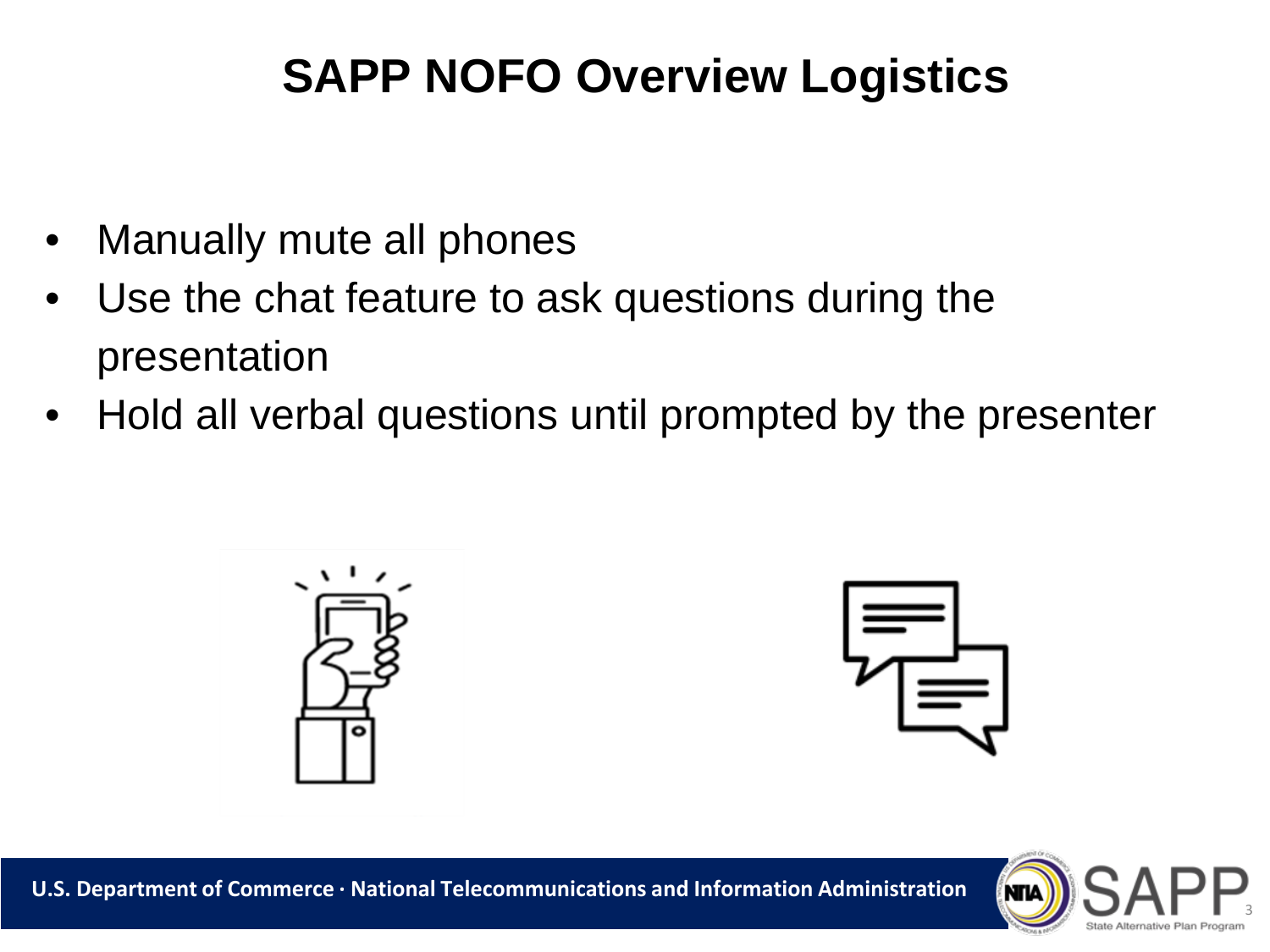#### **SAPP Opt-out Process Timeline**



\*The word 'State' refers to States, territories, and the District of Columbia

**NTIA** 4 State Alternative Plan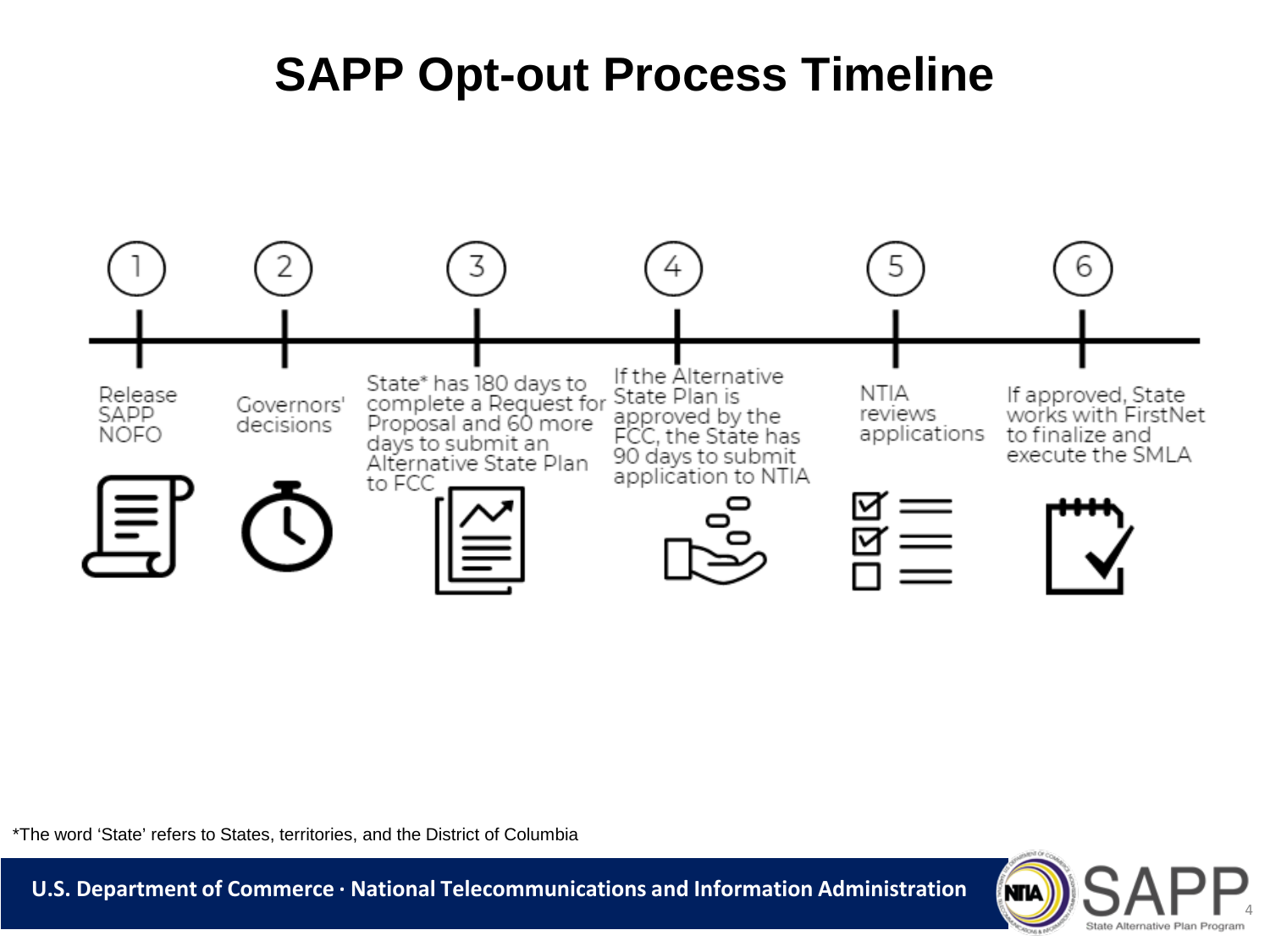## **SAPP Program Overview**

SAPP is designed for States and territories that seek to construct, operate, maintain, and improve the Radio Access Network (RAN) in their State



States must apply to NTIA for the right to execute a spectrum manager lease from FirstNet and they may apply for a grant to go towards the cost of constructing the RAN



| There will be one application and |
|-----------------------------------|
| set of criteria regardless of     |
| whether a State applies for one   |
| or both                           |
|                                   |



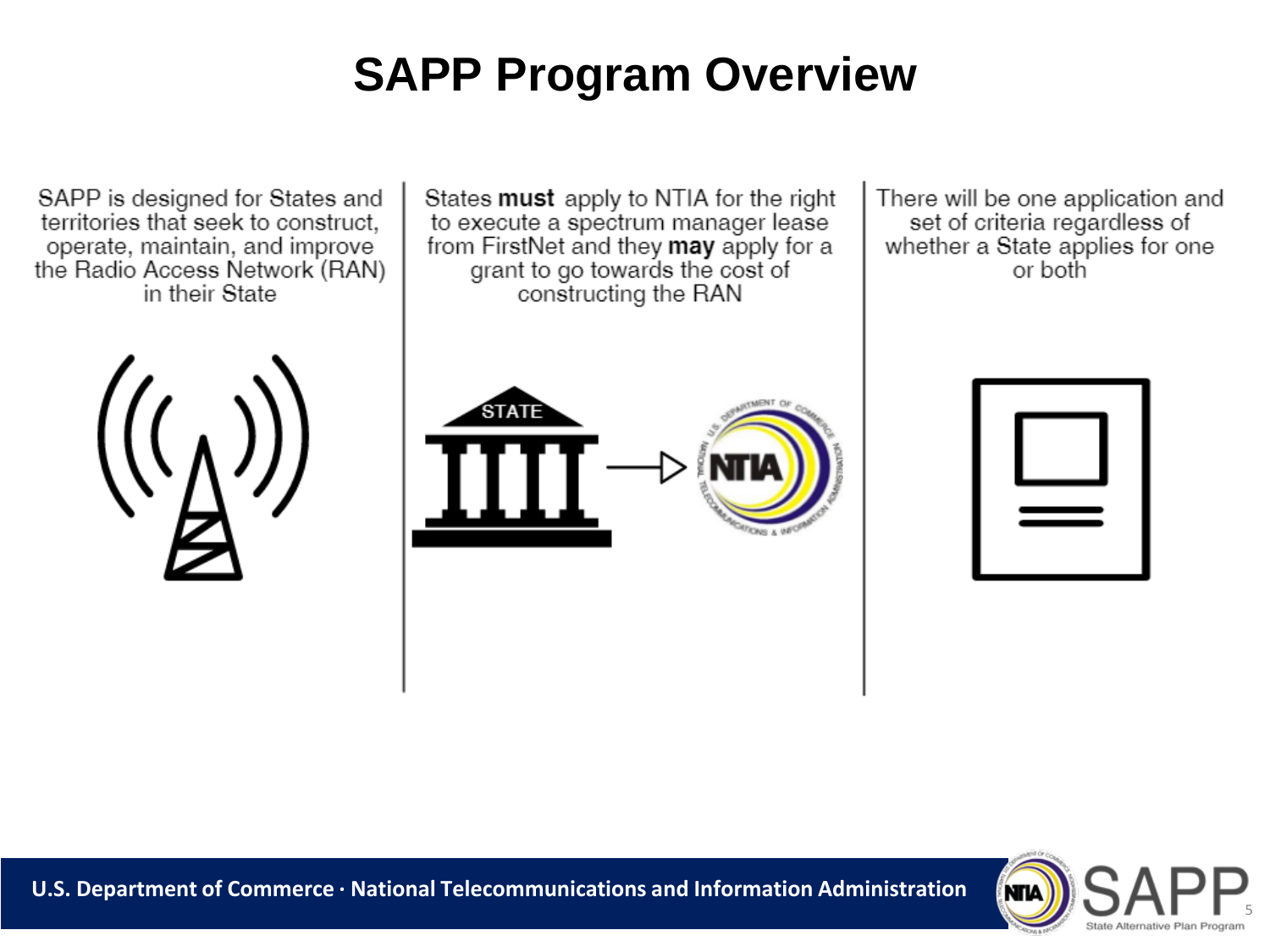## **SAPP Application Review Process**

*Applications will undergo a multi-step review to include administrative/completeness, merit, and programmatic reviews:* **(NOFO page 42)**



- Applicants will be provided two opportunities during the merit review and one opportunity during the programmatic review to remedy deficiencies found in the original submission before the application is recommended for rejection
- NTIA Assistant Secretary makes final recommendation to the Grants Officer for award

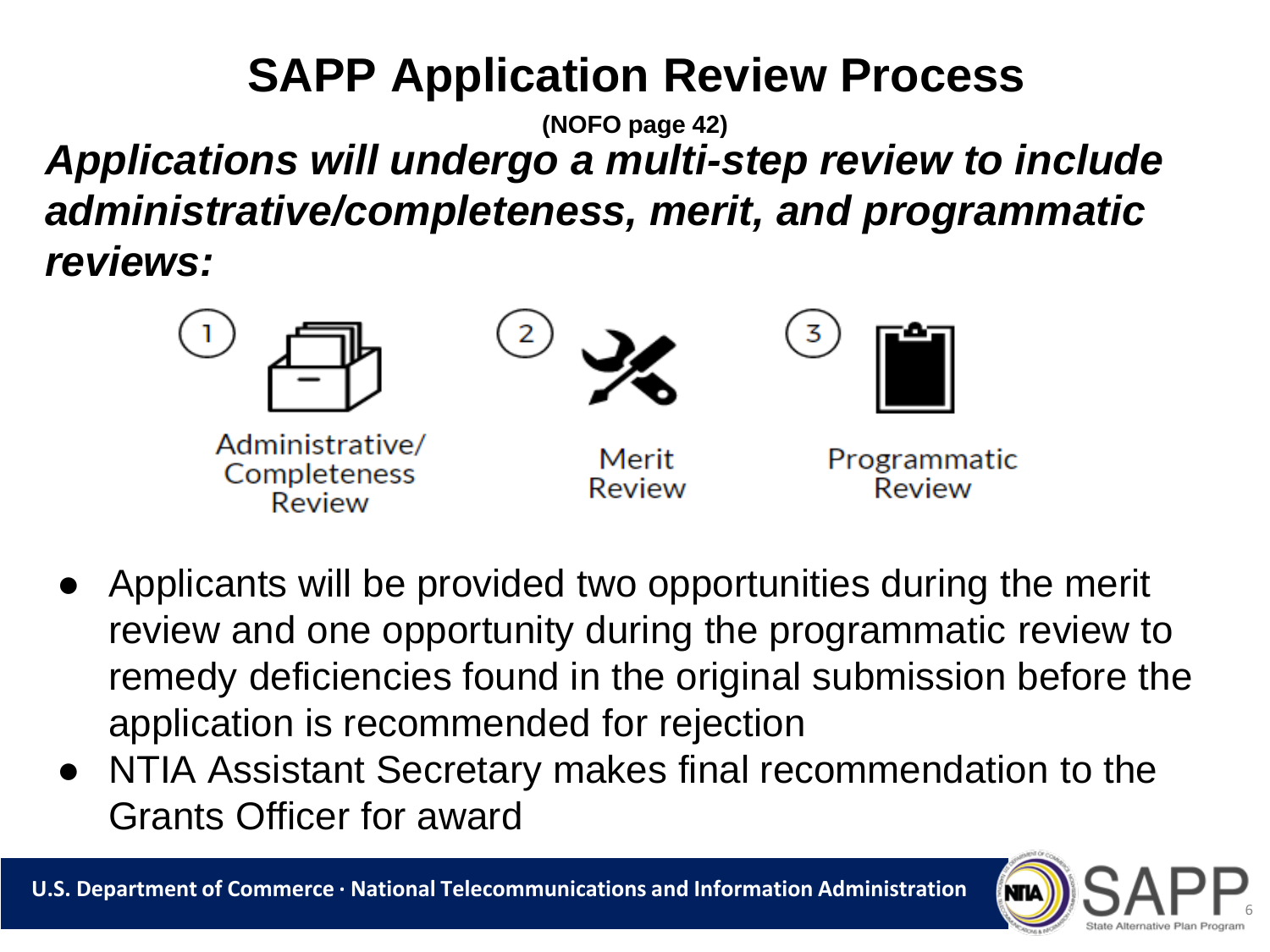### **What documentation must a State provide?**



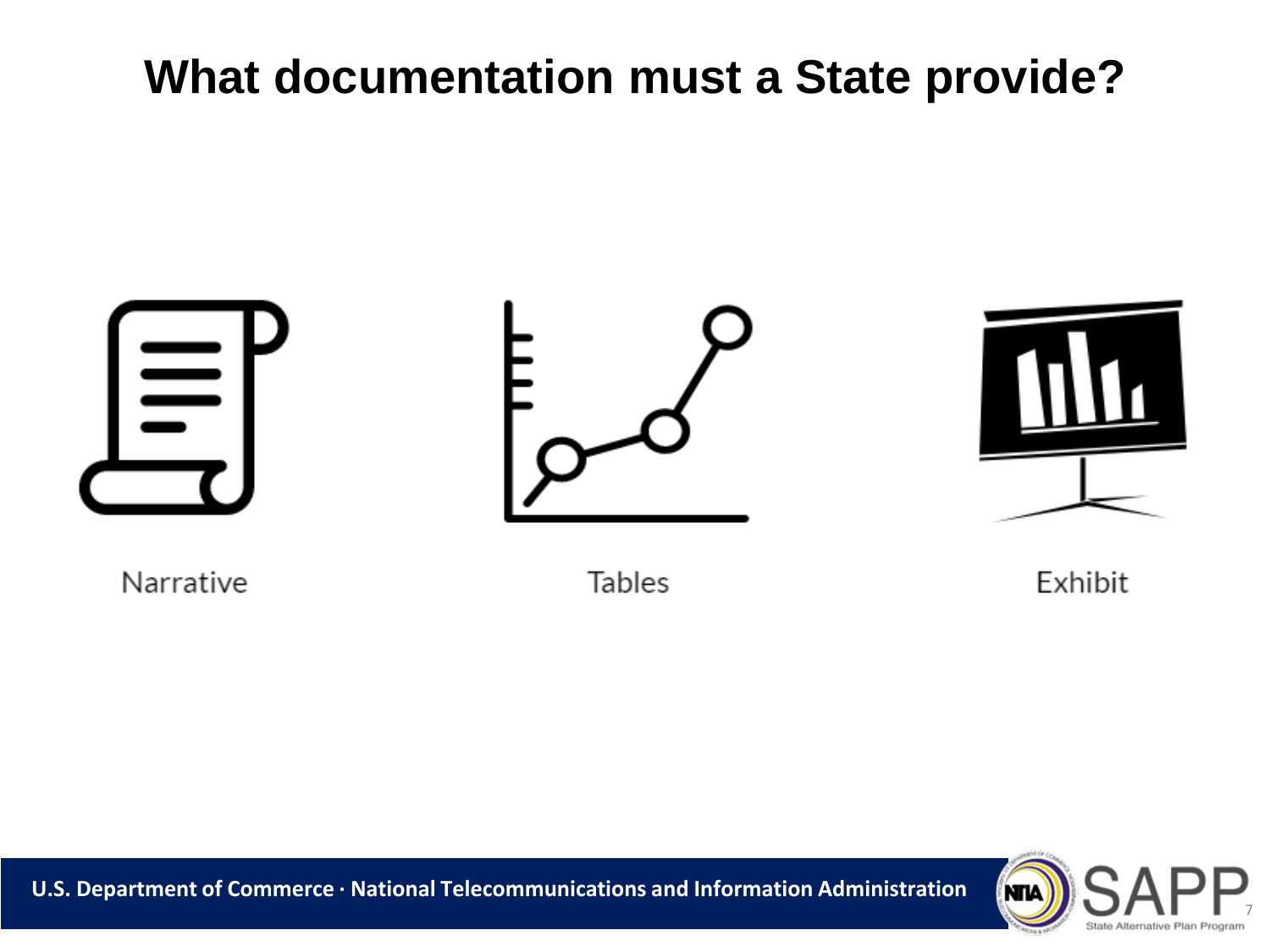## **Statutory SAPP Demonstrations**

- 1. The **(a)** technical capabilities to operate, and the **(b)** funding to support, the State RAN;
- 2. The ability to maintain ongoing interoperability with the NPSBN;
- 3. The ability to complete the project within specified comparable timelines specific to the State;
- 4. The cost-effectiveness of the State plan; and
- 5. Comparable **(a)** security, **(b)** coverage, and **(c)** quality of service to that of the NPSBN.

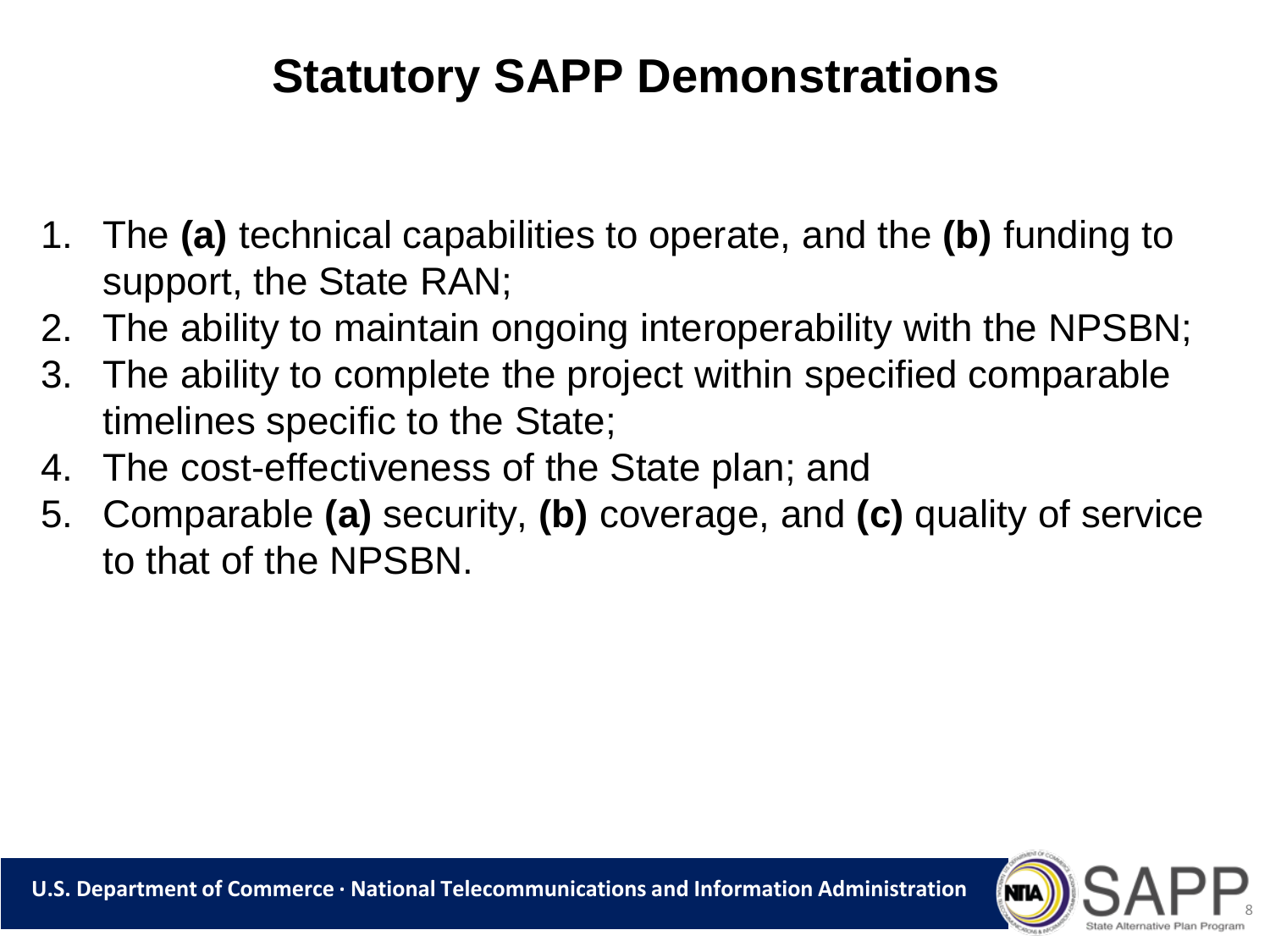#### **Demonstration 1.a: The Technical Capabilities to Operate (NOFO page 24)** *Demonstration Standard*

An applicant must demonstrate:

- The applicant's RAN Project staff has sufficient technical capability & experience, through State personnel and/or through its RAN partner, to effectively execute the RAN Project
- The applicant has the necessary equipment, facilities, and other infrastructure to effectively execute the RAN Project

*There are 17 application elements for Demonstration 1.a*

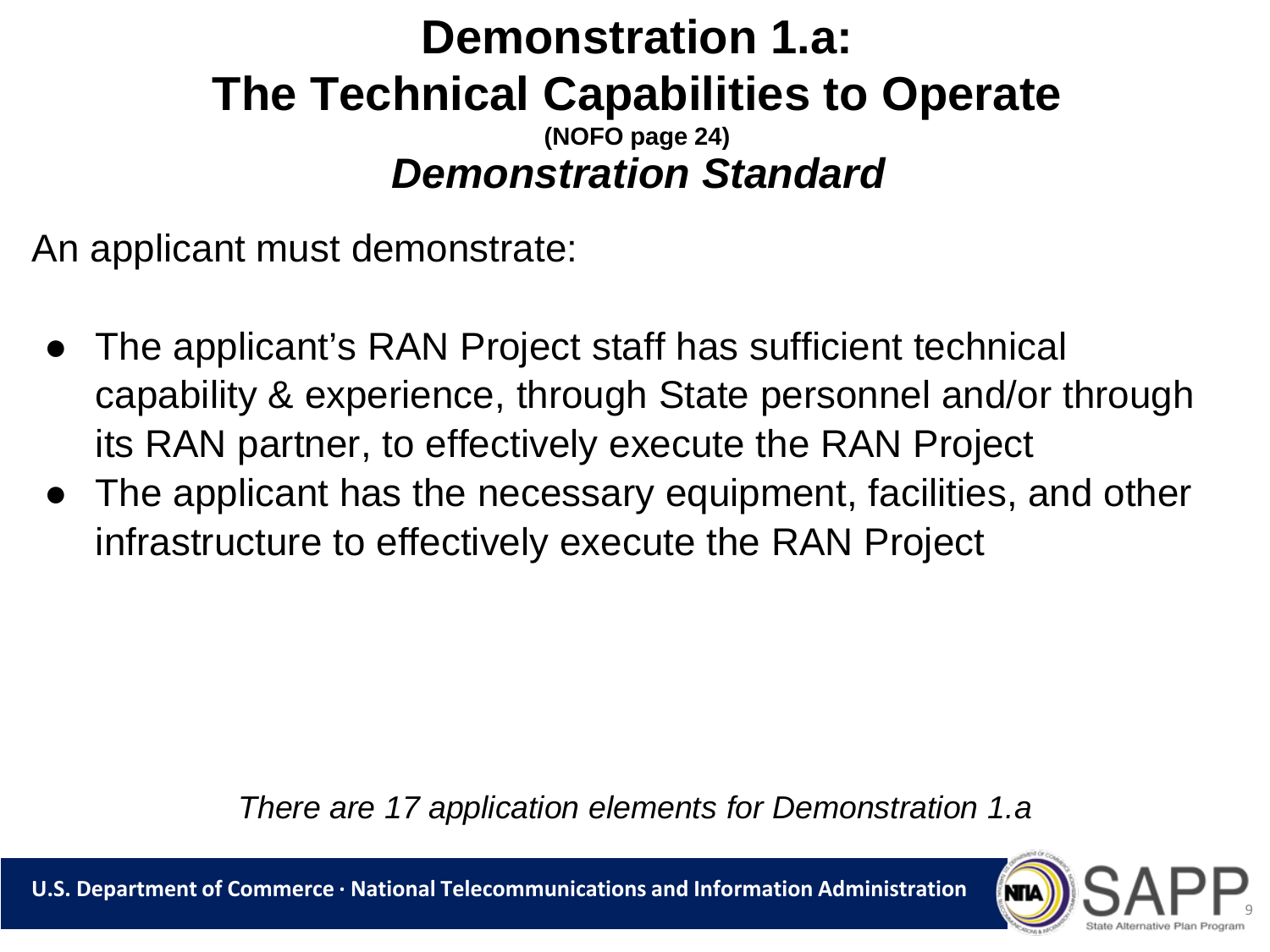## **Demonstration 1.a: The Technical Capabilities to Operate** *Featured Demonstration Elements*



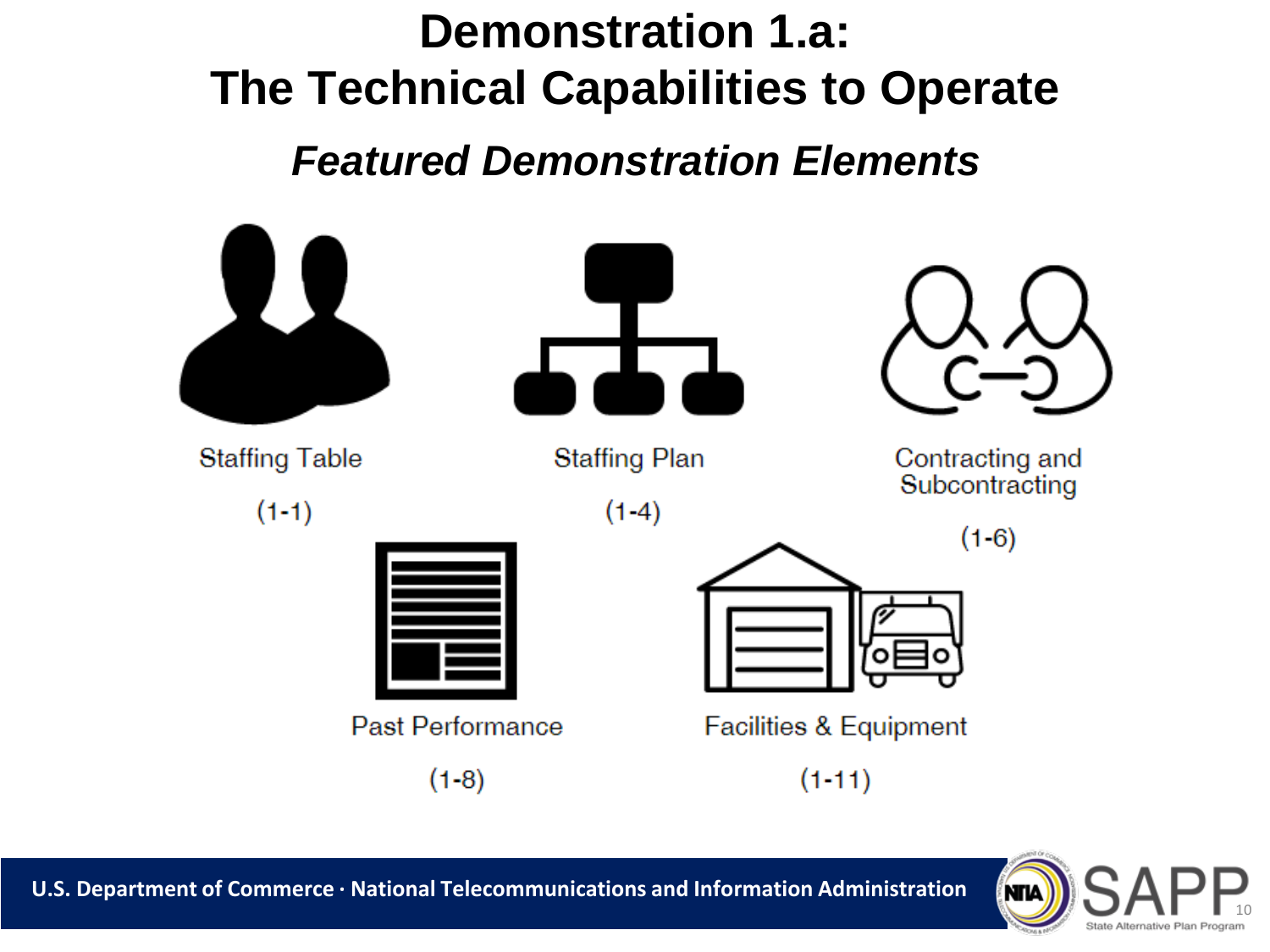#### **Demonstration 1.b: The Funding to Support the RAN (NOFO page 28)** *Demonstration Standard*

An applicant must demonstrate:

- The expected revenues from the operations of the RAN Project are sufficient to cover expected expenses, including payments to FirstNet, over time
- Provide sufficient rationale for revenue and expenditure assumptions, budget forecasts, risk analysis, spectrum valuation sources, and reinvestment plans to support the project budget

*There are 13 application elements for Demonstration 1.b*

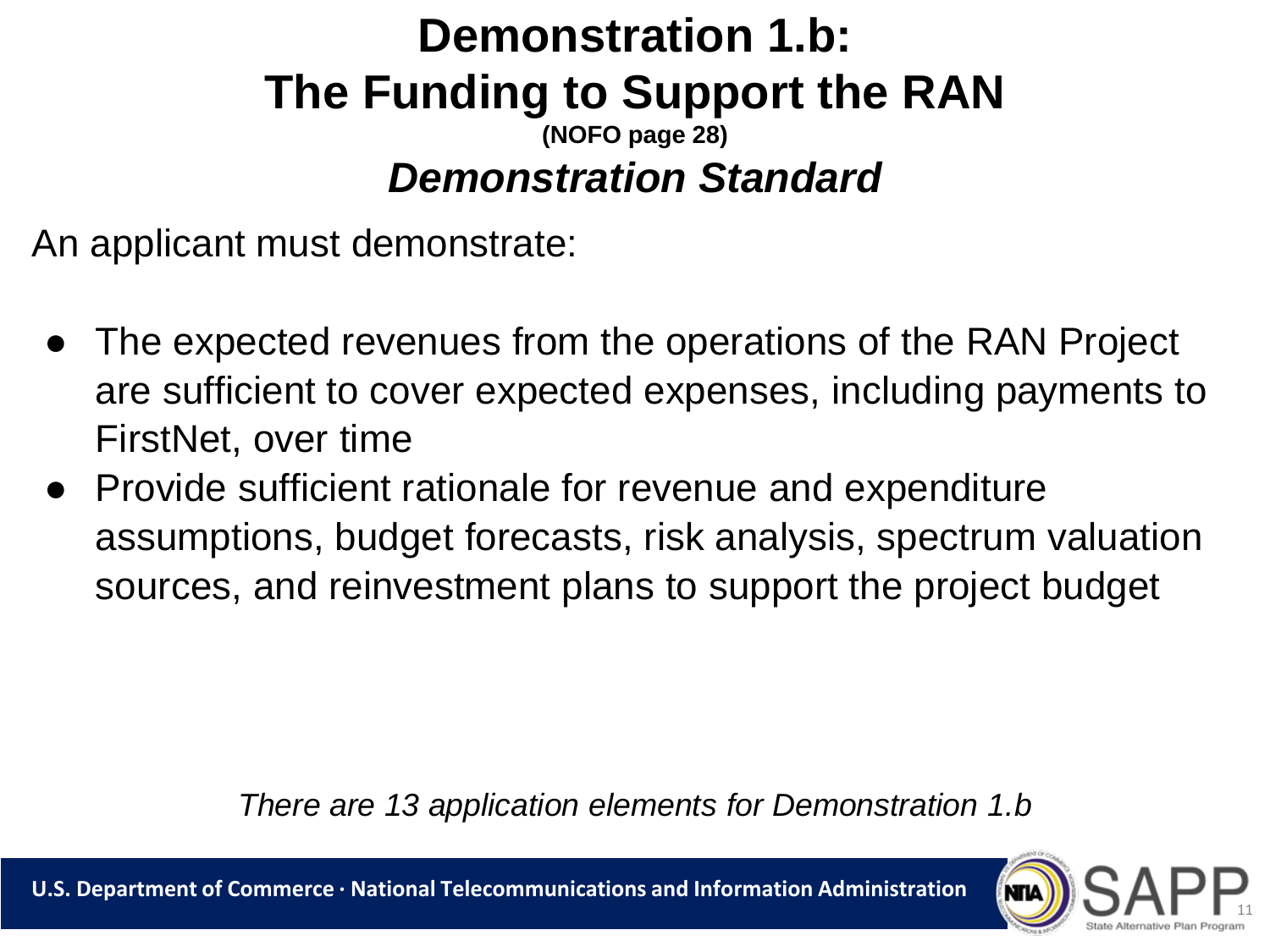# **Demonstration 1.b:** The Funding to Support the RAN

#### **Featured Demonstration Elements**

#### RAN Project Budget (1-18)

The RAN Project budget must comprehensively address all sources of revenues and expenditures for the duration of the SMLA with FirstNet. Please note: The RAN Project budget is for the lifetime of the RAN Project and is separate and distinct from the grant-funded construction budget.



**Expected Revenues:** Management/General **Operations** 

- Projected subscriber fees
- Partner payments back to state
- State & local appropriations, bonds



• Other revenue sources



- Personnel
- Contracts
- Construction
- Customer Care & Support
- User Acquisition Costs
- Testing & Certification
- Repairs & Maintenance
- ∙OSS/BSS
- Network Operations
- Security
- Facilities
- Reserves

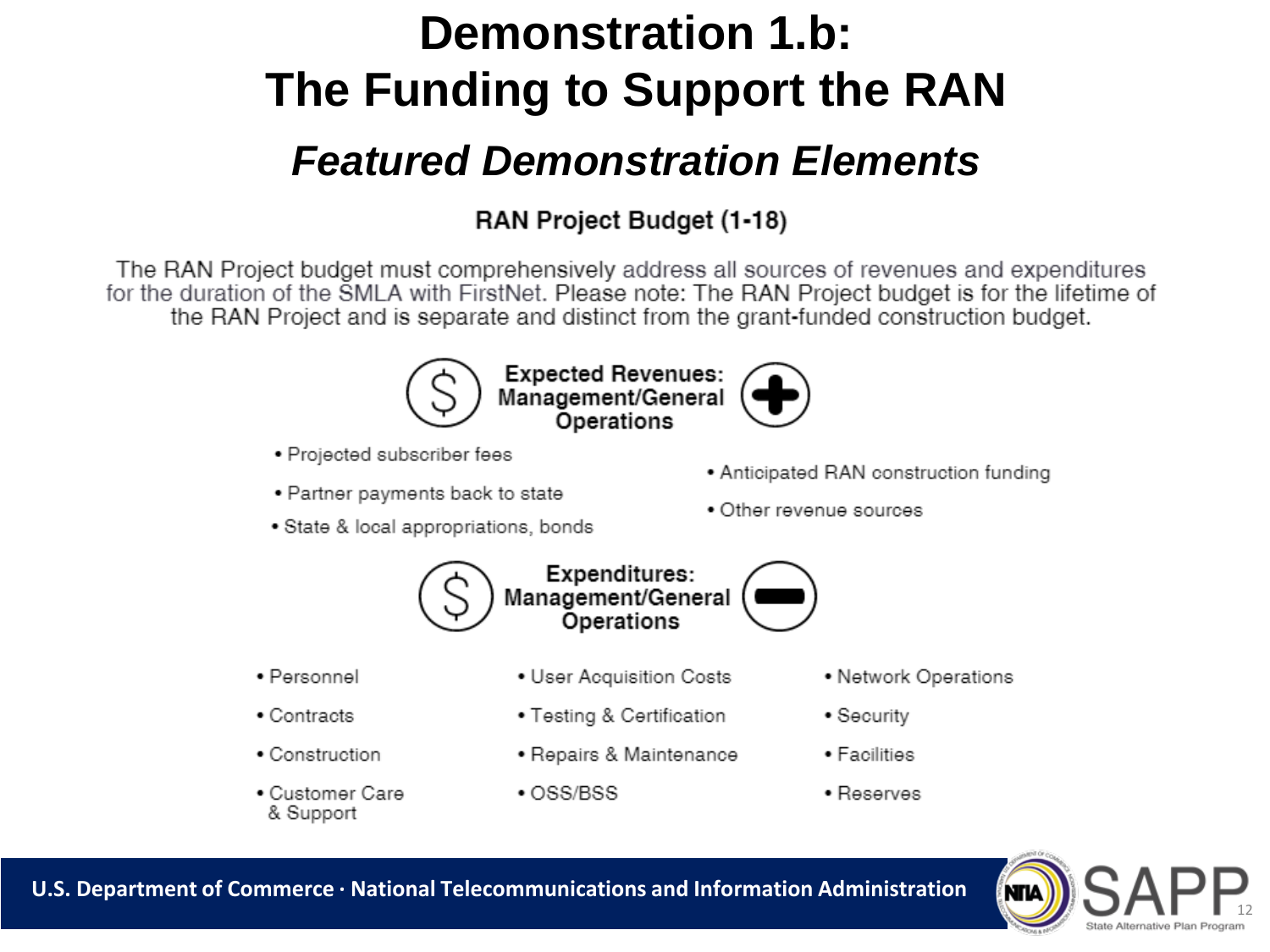## **Demonstration 1.b: The Funding to Support the RAN**

*Featured Demonstration Elements*



Spectrum Monetization Assumptions

 $(1-20)$ 



Service Offerings and Pricing

 $(1 - 21)$ 



Mobile Virtual Network Operator (MVNO) Assumptions

 $(1-23)$ 



Risk Analysis and Mitigation Plan for Projected Revenues and Expenditures

 $(1 - 26)$ 

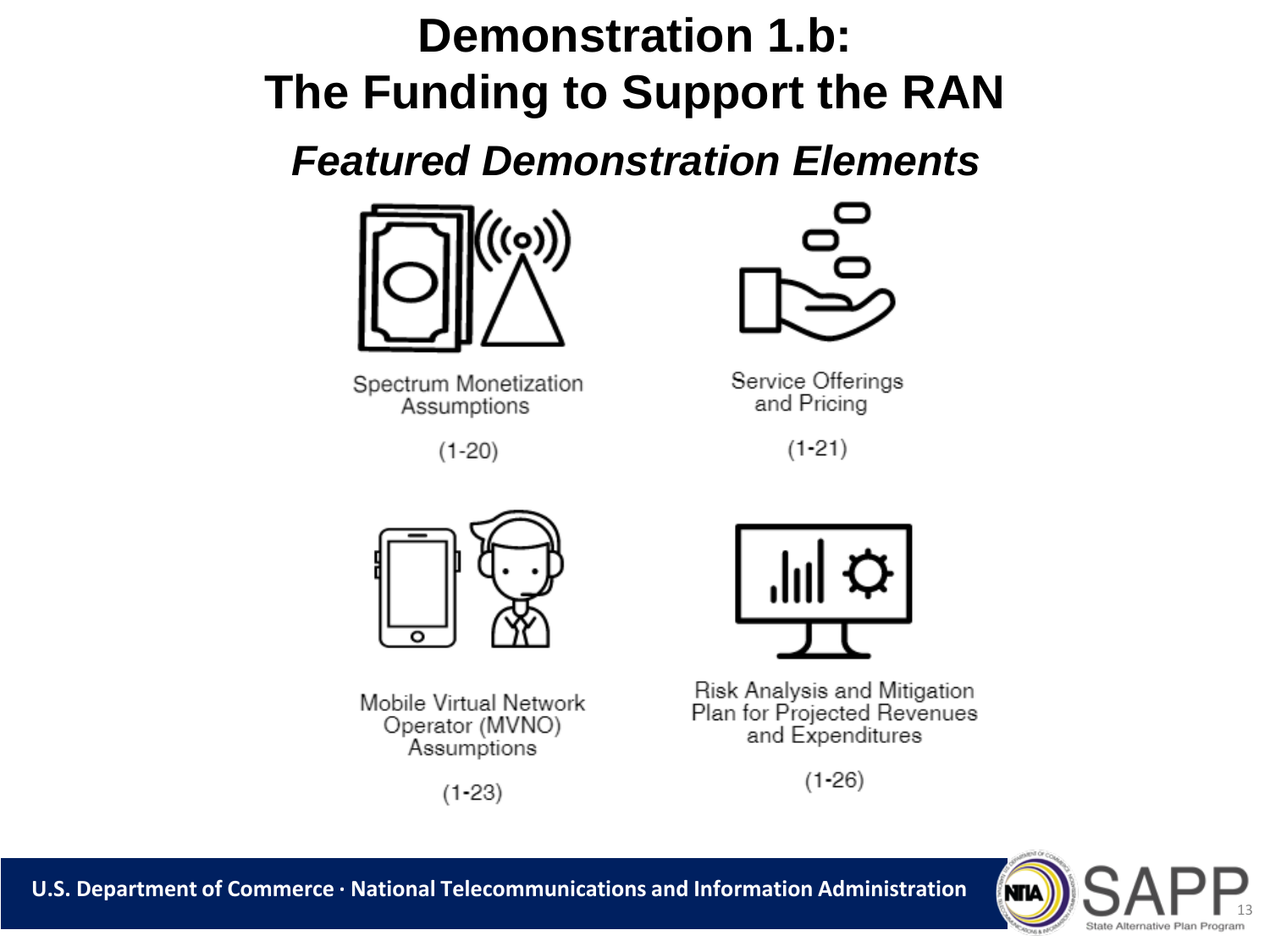#### **Demonstration 2: Ongoing Interoperability with the NPSBN (NOFO page 32)** *Demonstration Standard*

An applicant must demonstrate:

The RAN Project, including all User Equipment (UE) and Customer Premises Equipment (CPE), RAN, Transport, and connection to the FirstNet Interconnect Point of Presence (POP) and the FirstNet core, complies with, and will comply with in the future, all applicable operability & interoperability requirements

*There are 15 application elements for Demonstration 2*

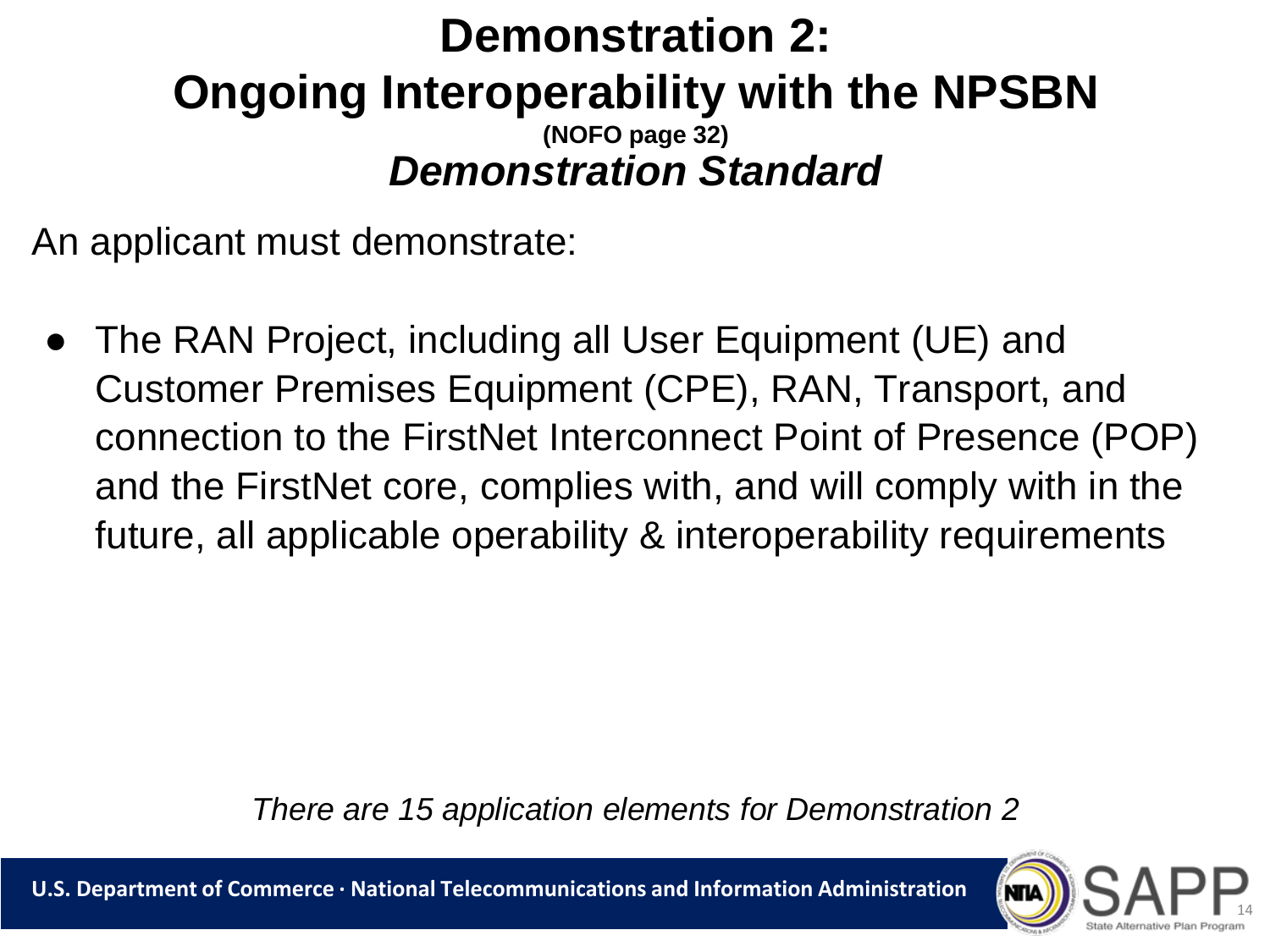# **Demonstration 2: Ongoing Interoperability with the NPSBN**

#### *Featured Demonstration Elements*



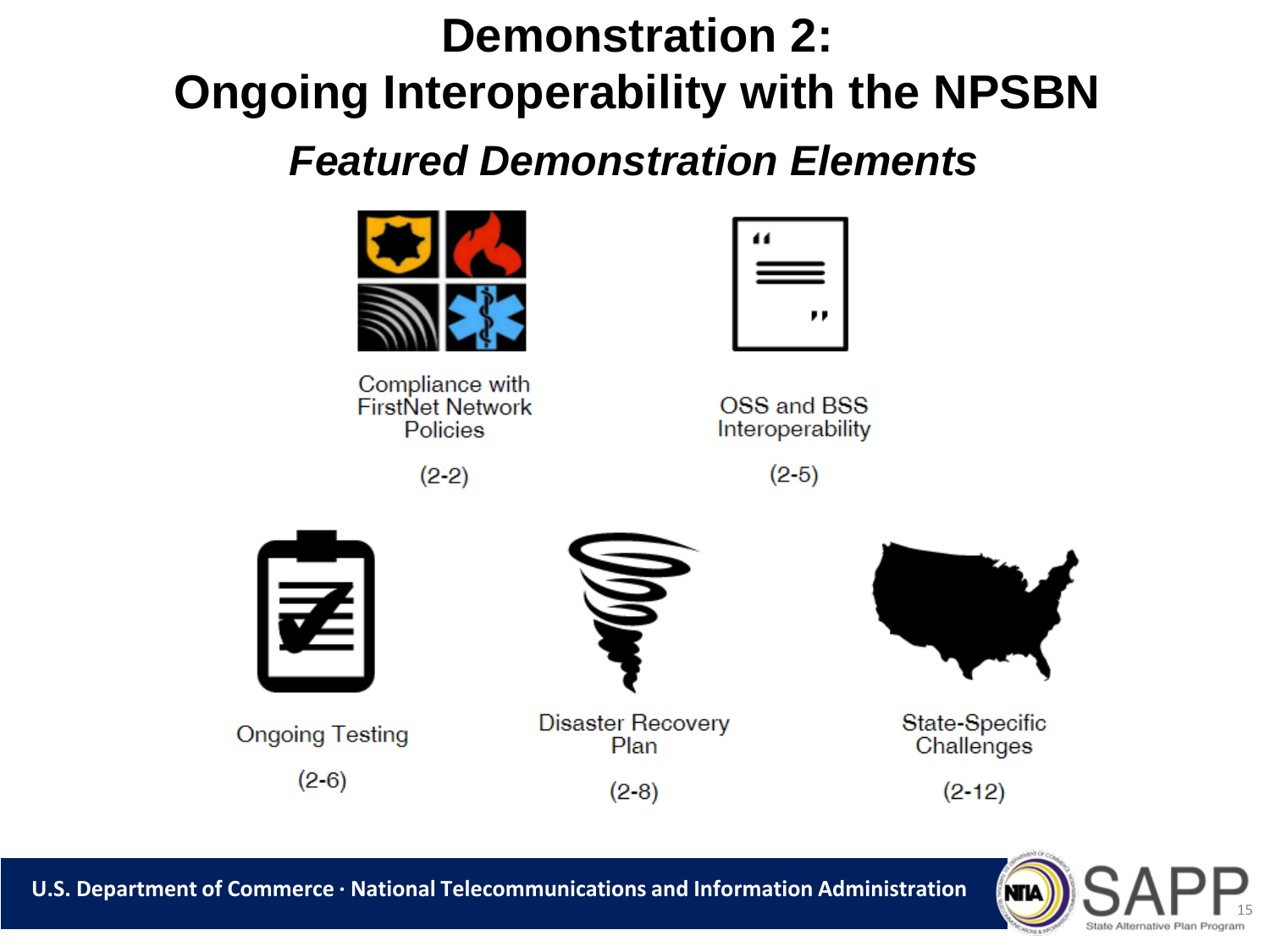## **Demonstration 3: Comparable Timelines**

**(NOFO page 33)**

#### *Demonstration Standard*

An applicant must demonstrate:

- Its RAN Project construction will be performed within a timeframe comparable to that detailed in the FirstNet State Plan
- The RAN Project will include:
	- Incremental rural RAN Project milestones in each of the first five years after the timeframe start date
	- Rural RAN Project milestones will be comparable to those of the FirstNet State Plan and that those milestones are achieved within five years of the timeframe start date
	- The RAN will be technically consistent with the NPSBN state of evolution at the time of operation

*There are 6 application elements for Demonstration 3*

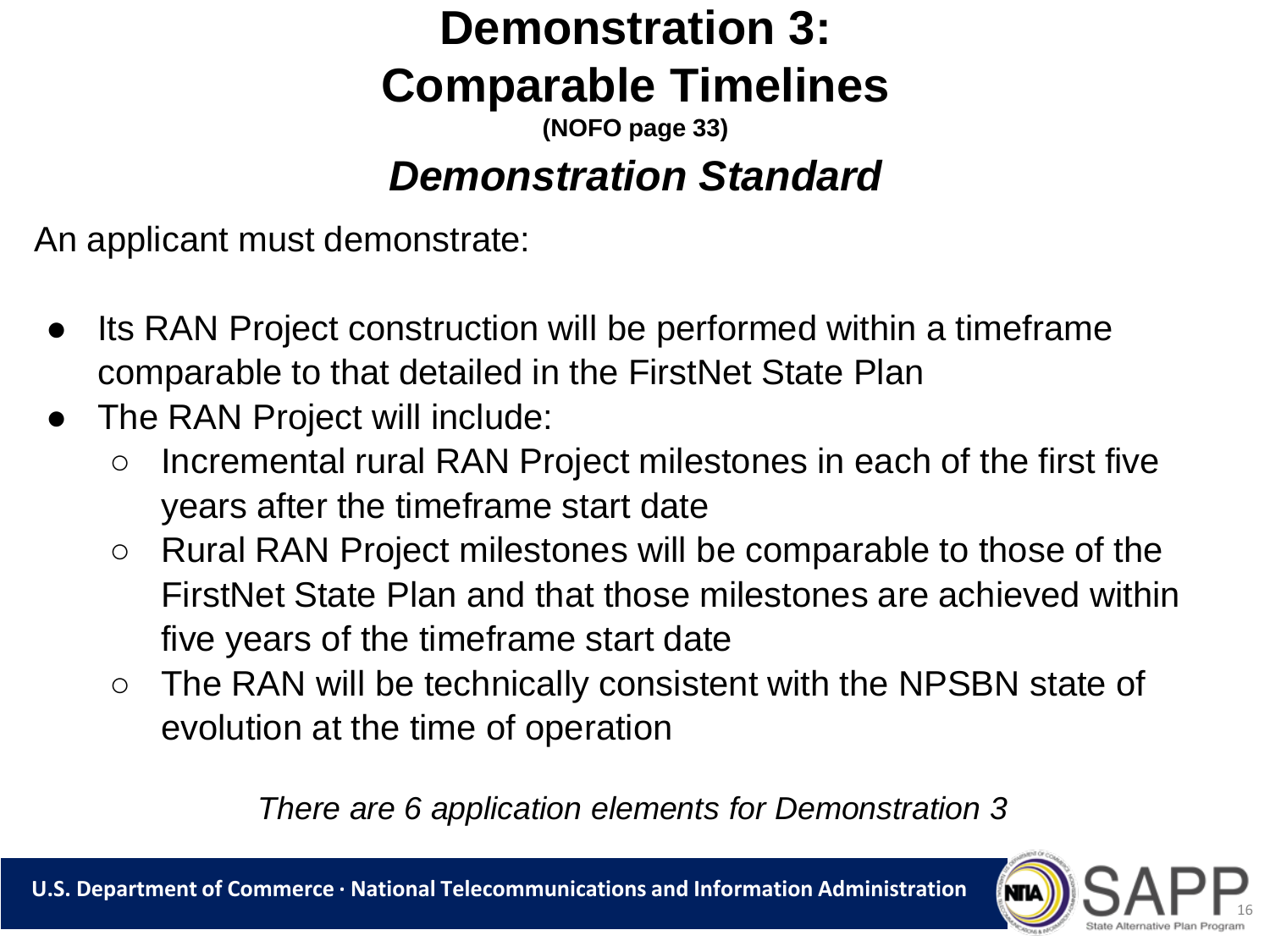### **Demonstration 3: Comparable Timelines Featured Demonstration Elements**







State's RAN **Construction Timeline** 

 $(3-1)$ 

GIS Maps

 $(3-2)$ 

Comparable Feature Sets

 $(3-5)$ 



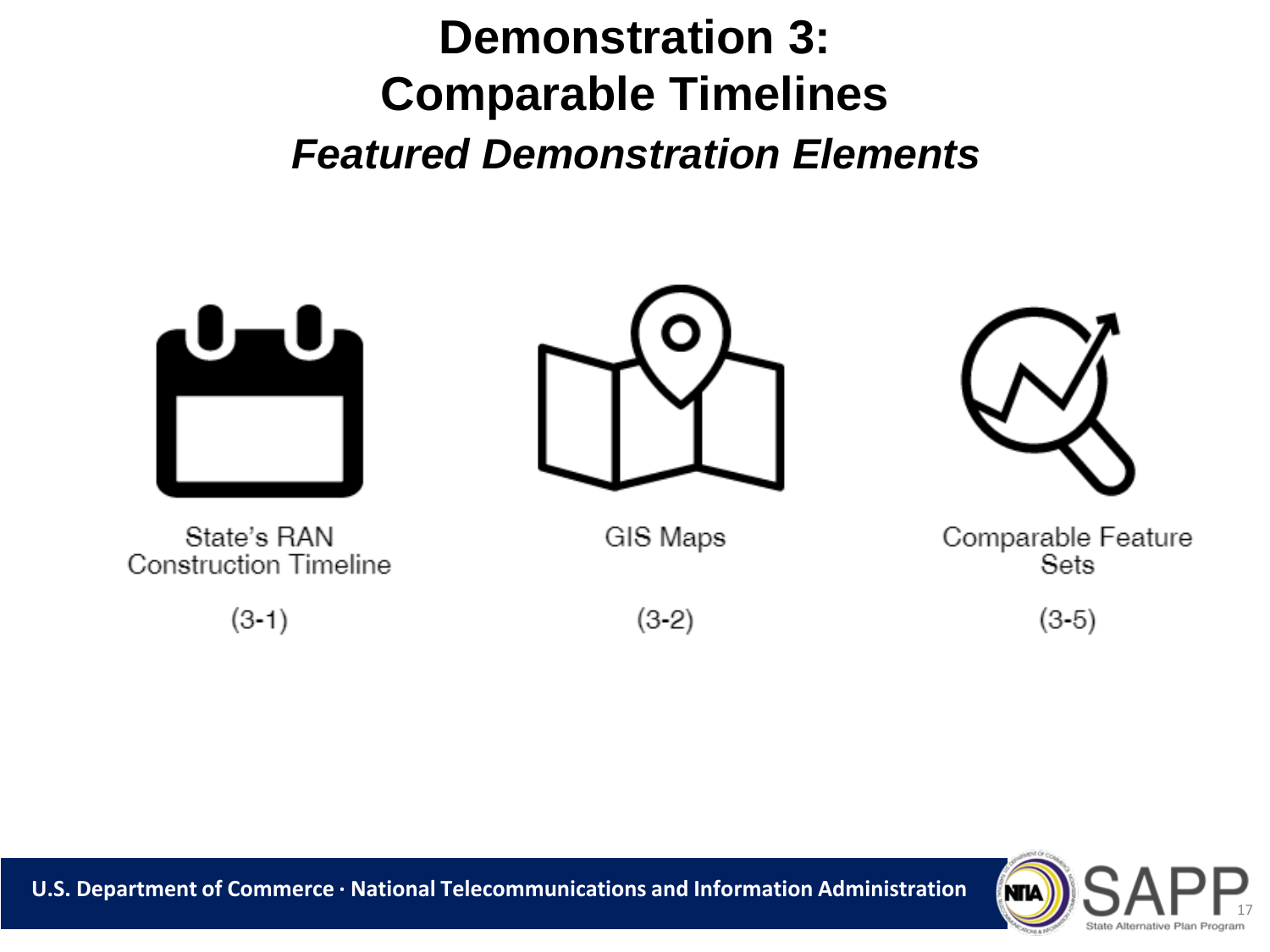#### **Demonstration 4: Cost-Effectiveness of the State Plan (NOFO page 35)**

#### *Demonstration Standard*

An applicant must demonstrate:

- The State is ready to construct, operate, maintain, and improve the State RAN for the project lifetime and provide the service public safety entities need, while also providing the payments to FirstNet to support the NPSBN
- Consistent with Section 6302(g) of the Act, 47 U.S.C. 1442(g), the State has planned to reinvest any revenues gained from its partner agreement(s) back into the State RAN

*There are 3 application elements for Demonstration 4*

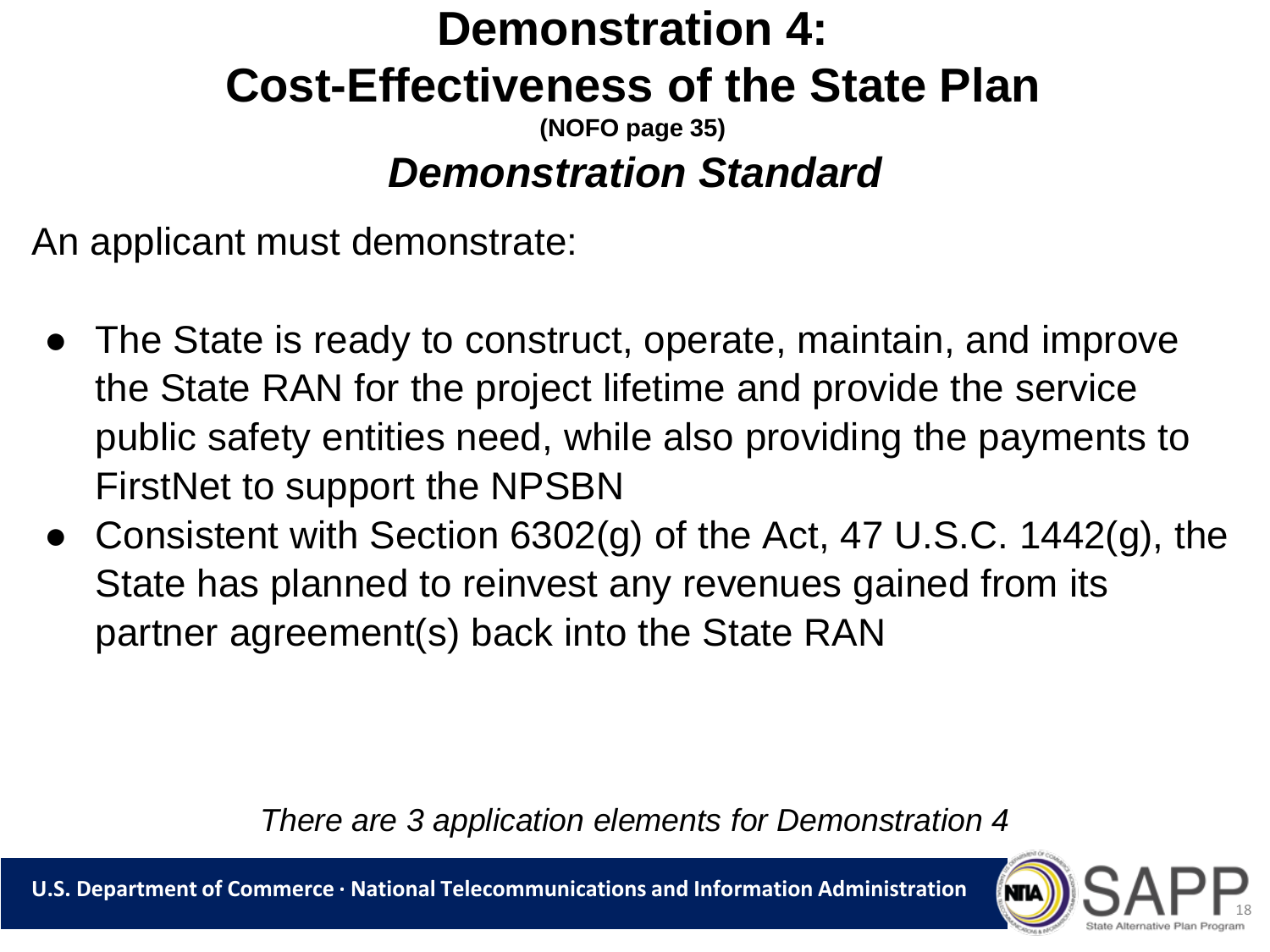## **Demonstration 4: Cost-Effectiveness of the State Plan** *Featured Demonstration Elements*



Reinvestment in the Network

 $(4-1)$ 



**SMLA Commitment** 

 $(4-2)$ 



FCC-Approved Alternative<br>State Plan

 $(4-3)$ 

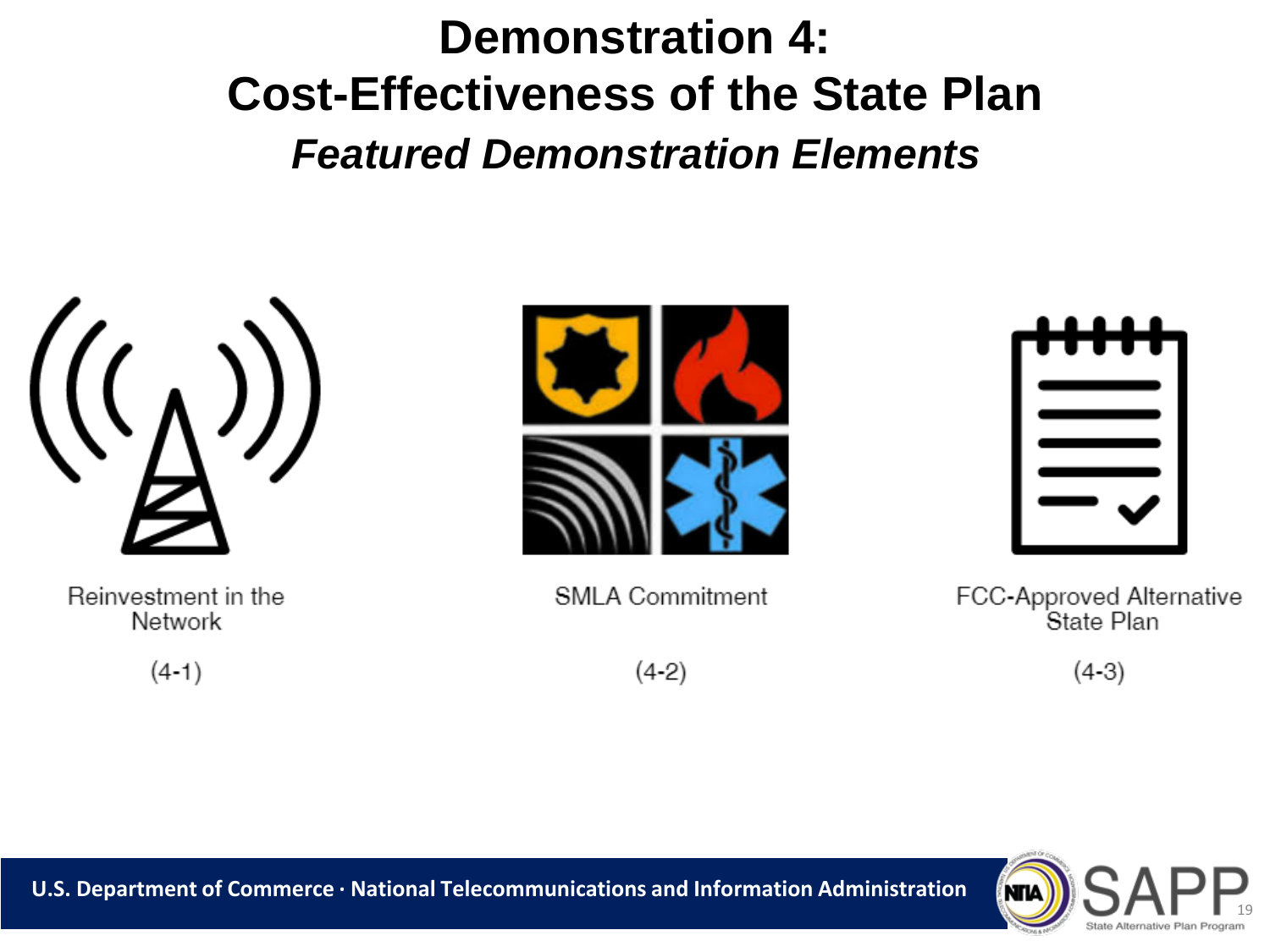#### **Demonstration 5a: Comparable Security to the NPSBN (NOFO page 36)**

#### *Demonstration Standard*

An applicant must demonstrate:

It can, at cyber and physical levels, provide network security comparable to that required for the NPSBN and in FirstNet's network policies

*There are 9 application elements for Demonstration 5.a*

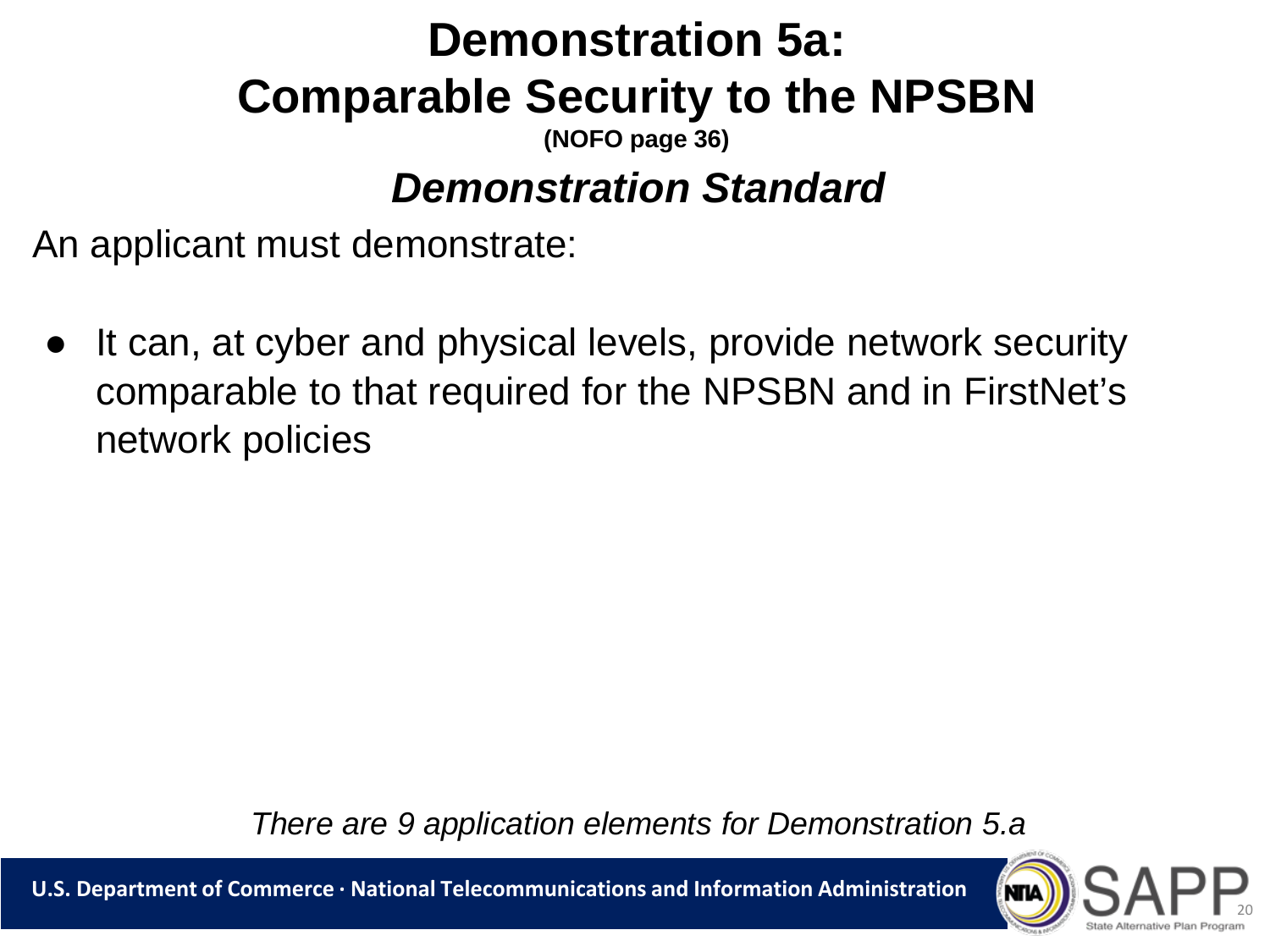## **Demonstration 5a: Comparable Security to that of the NPSBN Featured Demonstration Elements**



Security Architecture

 $(5-1)$ 



Credentialing

 $(5-6)$ 



**Physical Security**  $(5-7)$ 



Cybersecurity Plan Incident Response

 $(5-8)$ 

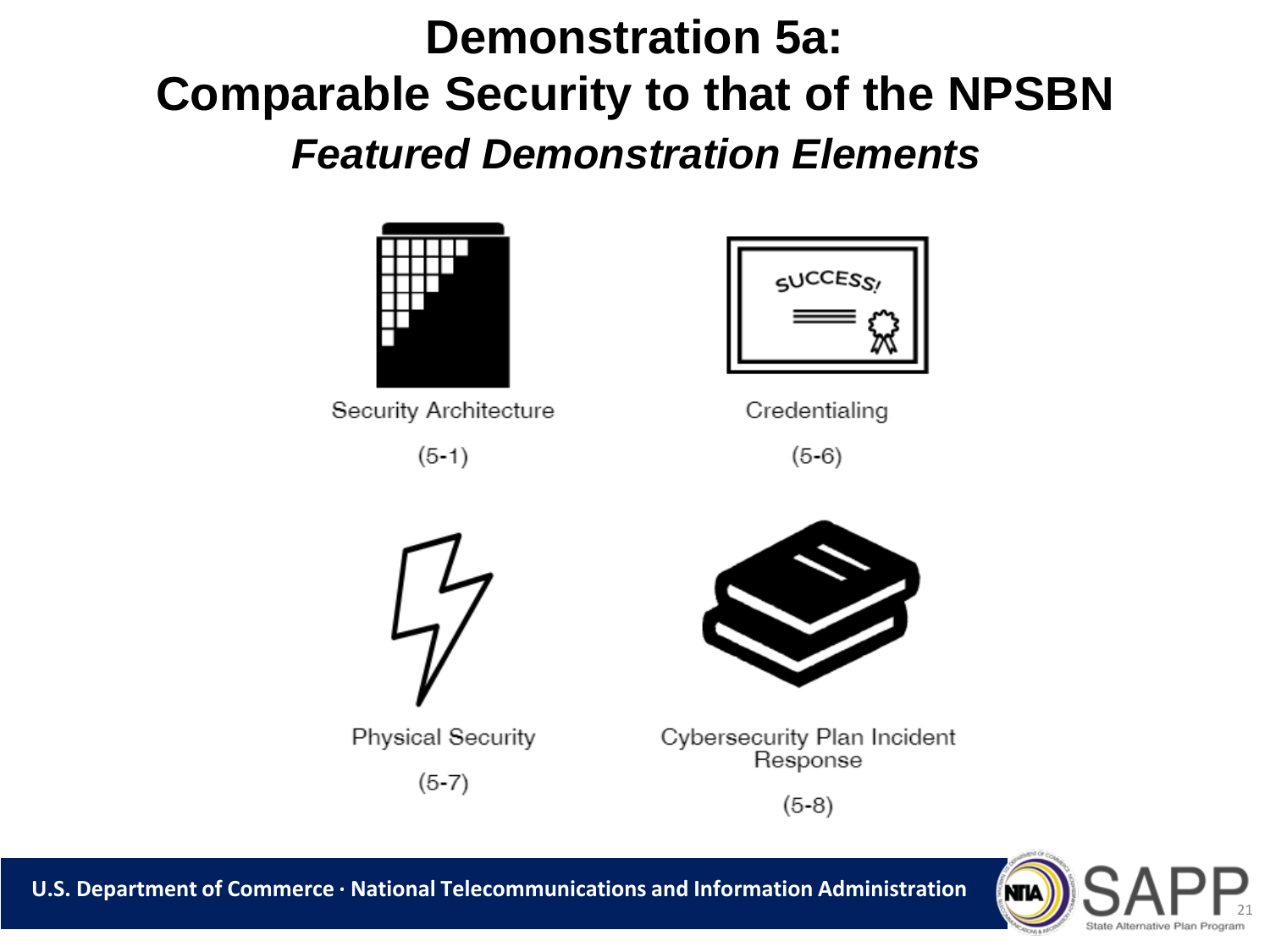## **Demonstration 5b: Comparable Coverage to the NPSBN**

**(NOFO page 37)**

#### *Demonstration Standard*

An applicant must demonstrate:

The State-operated RAN will deliver comparable broadband service coverage and capacity to what FirstNet will provide to all public safety subscribers on the NPSBN

*There are 3 application elements for Demonstration 5.b*

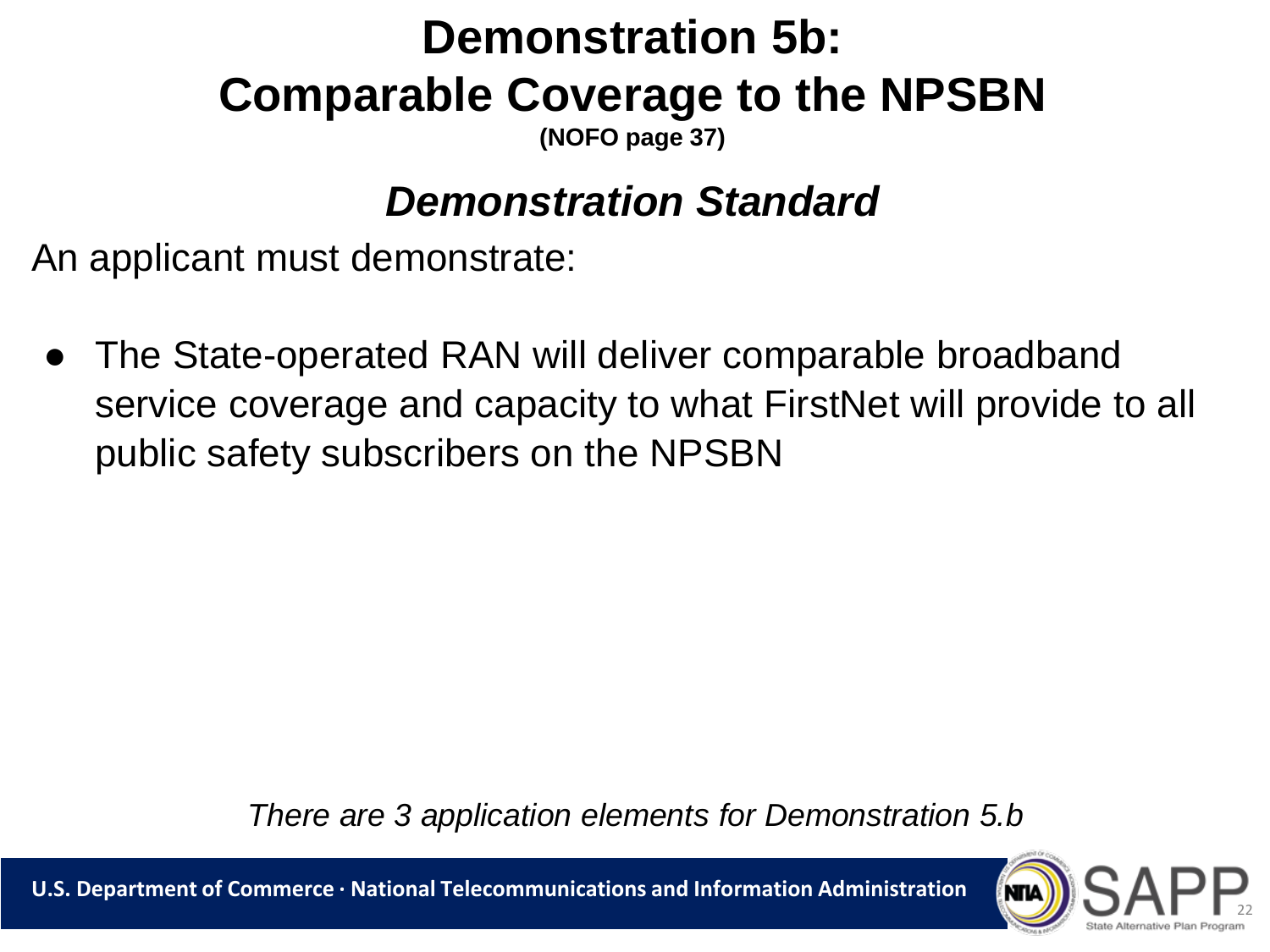## **Demonstration 5b: Comparable Coverage to the NPSBN Featured Demonstration Elements**





Coverage and Capacity

 $(5-11)$ 

FOC Coverage Map

 $(5-12)$ 

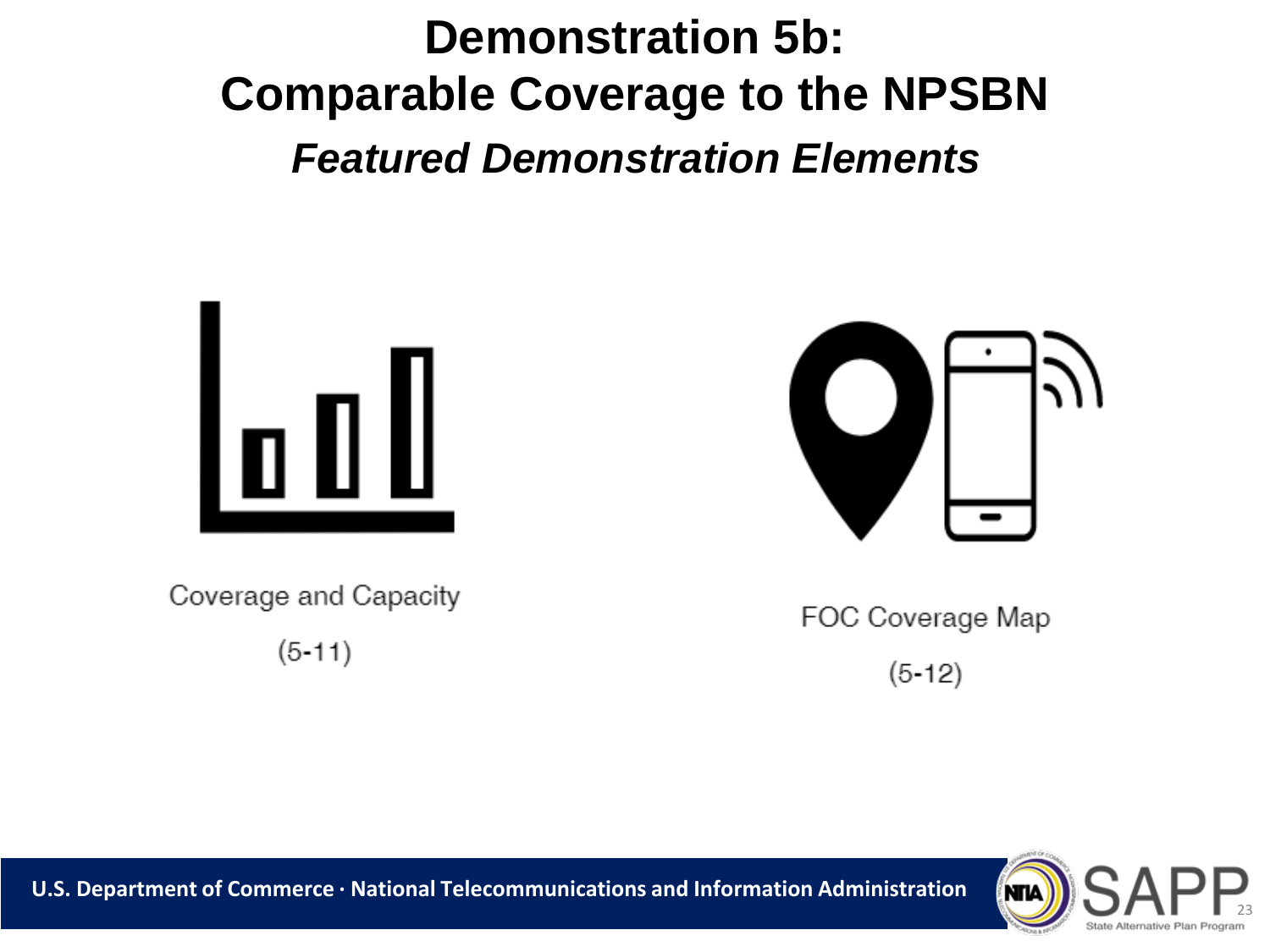#### **Demonstration 5c: Comparable Quality of Service to the NPSBN (NOFO page 38)**

#### *Demonstration Standard*

An applicant must demonstrate:

Public safety users on the State-operated RAN will have comparable user experiences and system reliability to public safety subscribers across the rest of the NPSBN. Network performance metrics, response, and resolution times related to network outages, and customer service processes must be comparable to the FirstNet offering. For purposes of this demonstration, quality of service is defined as comparable user experiences and system reliability to that of the NPSBN.

*There are 6 application elements for Demonstration 5.c*

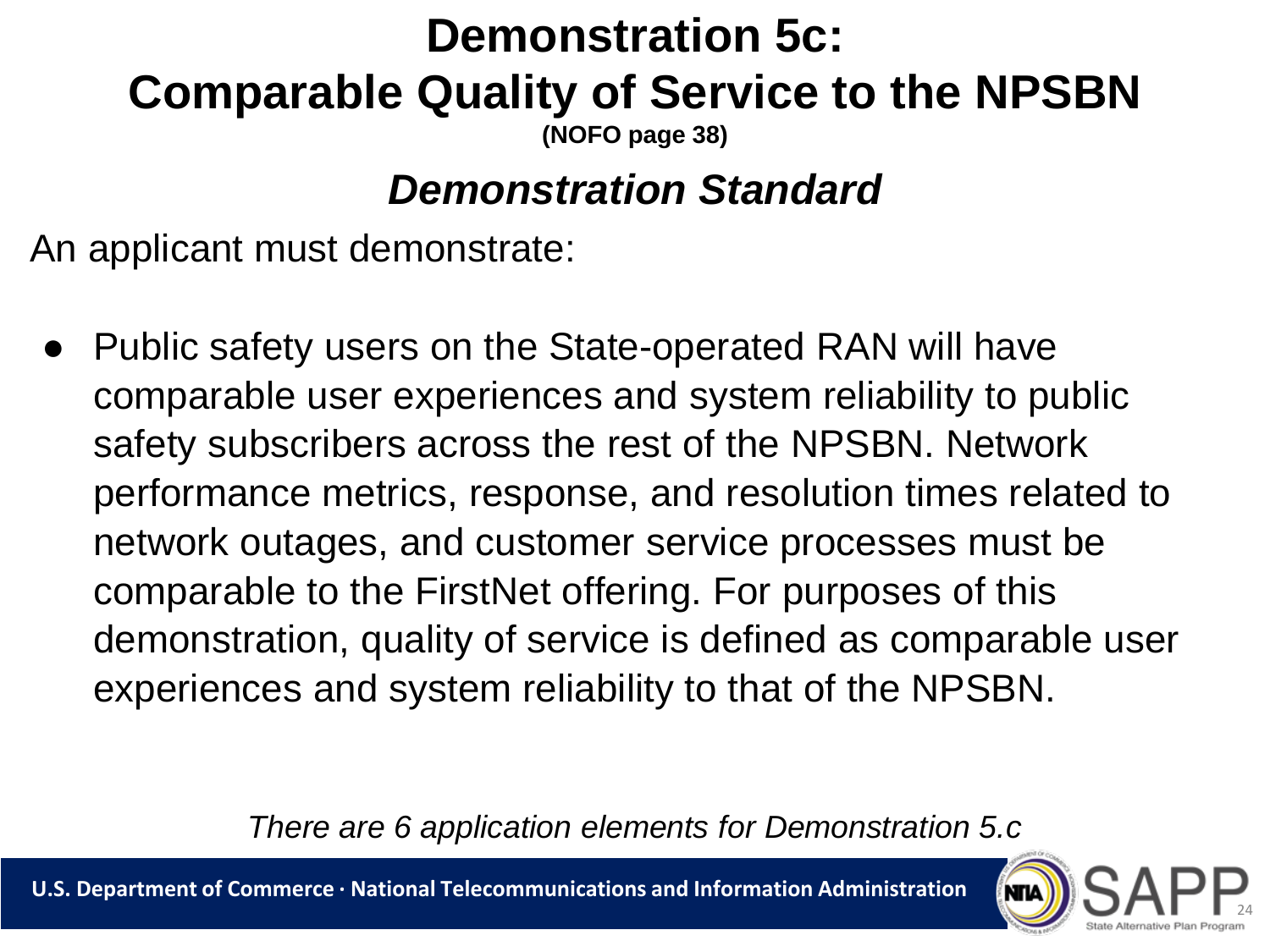## **Demonstration 5c: Comparable Quality of Service to the NPSBN Featured Demonstration Elements**



**Basic Network Services** 

 $(5-13)$ 



Customer Service and Help Desk

 $(5-14)$ 



Monitoring Network Performance

 $(5-16)$ 



Network Performance Metrics

 $(5-15)$ 



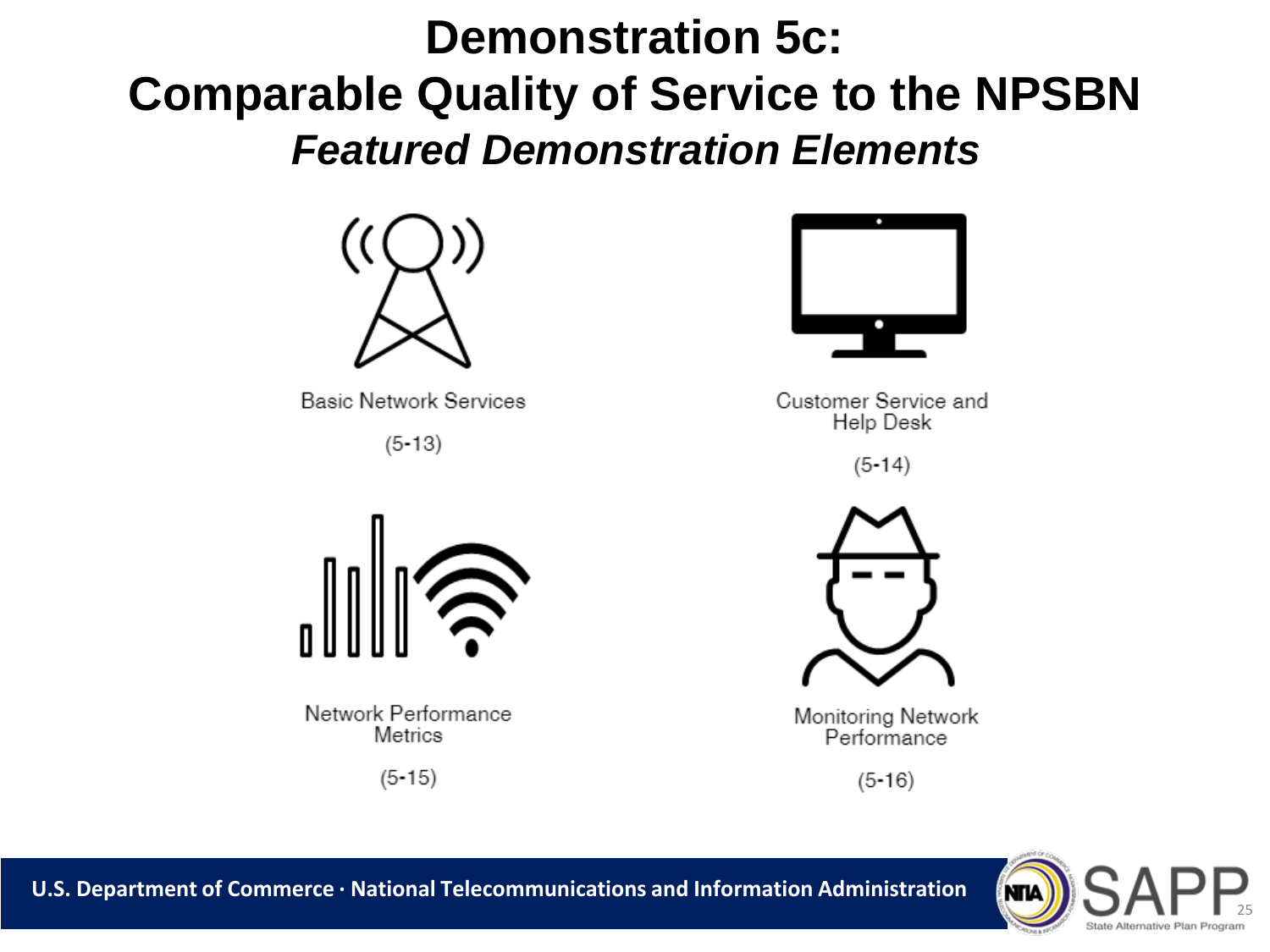### **Criteria for RAN Construction Grant Funds**

*An applicant must provide:*



**Budget Narrative** 



**Budget Detail** Spreadsheet

26